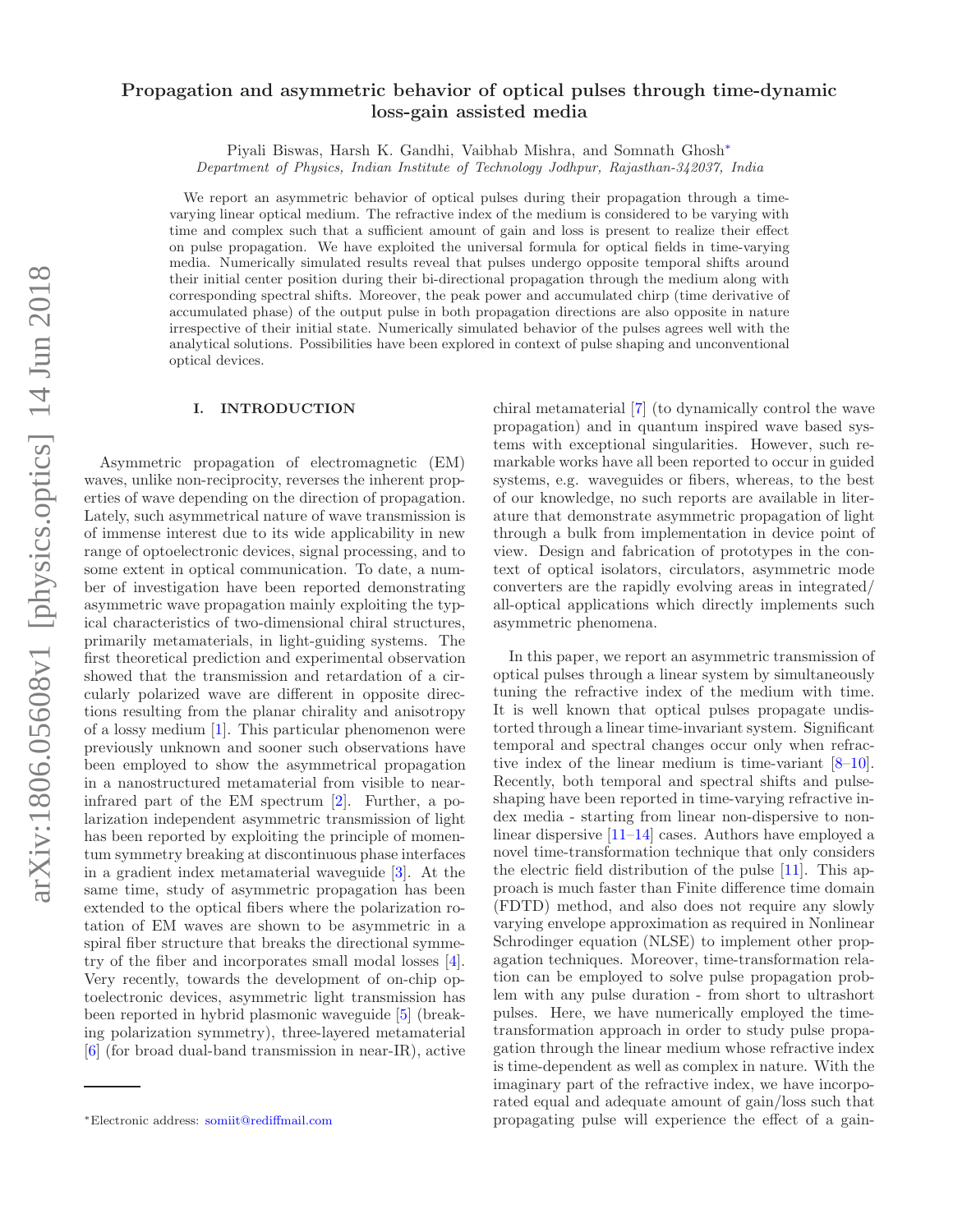loss assisted media though the net gain and loss of the system is zero. We demonstrate pulse propagation in opposite directions resulting in asymmetric temporal and spectral shifts of the output pulses with quadratic phases that lead to linear chirp with opposite slopes. Moreover, power of output pulse is also affected much due to the simultaneous presence of gain and loss. Such systems once implemented will open up a new platform to develope a range of unconventional optical devices.

# II. PULSE PROPAGATION THROUGH A GAIN-LOSS ASSISTED MEDIUM

Propagation of optical pulses through a linear medium can be solved numerically by integrating the Maxwell's equations using the technique of finite difference time domain (FDTD) approach. However, the cumbersome nature of FDTD made researchers inquisitive about other mathematical models that provide easier approach to obtain the same output solution of the pulse propagation. Split step Fourier method has also been implemented for specific pulse shapes and durations to study the nonlinear propagation of such pulses. Recently, the timetransformation approach is reported to be the simplest mathematical model based on the relation between input and output electric field variations of the optical pulses through the equation [11]

$$
E_{out}(t) = \int_{-\infty}^{\infty} h(t, t') E_{in}(t') dt' \tag{1}
$$

where,  $h(t, t')$  is the impulse response function of the system. For a time-dynamic linear medium whose refractive index is varying with time, the time transformation relation is given by,

$$
T_r(t') = (1 - s)t'/s + T_{r0}
$$
 (2)

where, s is the ratio of initial to final refractive index and  $T_{r0}$  is the effective transit time delay. So the temporal and spectral output fields of the pulse based on the timetransformation approach are given by:

$$
E_{out}(t) = sE_{in}(st - sT_{r0}),
$$
\n(3a)

$$
\tilde{E}_{out}(\omega) = \tilde{E}_{in}(\omega/s)e^{-i\omega T_{r0}}.
$$
\n(3b)

In this paper, we implement this time-transformation appropach to investigate the interesting behaviour of optical pulses through unconventional optical configurations.

### A. Analytical approach to pulse propagation

Here, we aim to study the propagation of optical pulses through a time-dynamic gain-loss assisted media. For this, we have considered the system to be comprised



FIG. 1: Schematic of the time-dynamic system. Blue arrows denote the directions of pulse propagation.

of two bulk slabs with different complex refractive indices varying temporally with a sharp index change at a specific point of time. Moreover, same amount of gain and loss has been incorporated to the system which is schematically depicted in figure 1. The output equations (3a) and (3b) are solved analytically for an input Gaussian pulse of the form,

$$
E_{in}(t) = E_0 e^{-t^2/2T_0^2 - i\omega t}.
$$
 (4)

Taking the fourier transform of Eq.  $(4)$ , we get the frequency domain expression of the input pulse as,

$$
\tilde{E}_{out}(\omega) = E_0 T_0 \sqrt{2\pi} e^{-T_0^2 (\omega - \omega_1)^2 / 2}.
$$
\n(5)

Applying the time-transformation approach we have the output form of optical pulses in both time and frequency domain:

$$
E_{out}(t) = sE_0e^{-s^2(t-T_{r0})^2/2T_0^2 - is\omega_1(t-T_{r0})},
$$
\n(6a)

$$
\tilde{E}_{out}(\omega) = E_0 T_0 \sqrt{2\pi} e^{-T_0^2 (\omega - s\omega_1)^2 / (2s^2) - i\omega_1 T_{r0}}.
$$
 (6b)

Now, we consider propagation of the pulse with complex refractive indices of the medium to be  $n_1 = n_{1r} + i n_{1m}$ and  $n_2 = n_{2r} - in_{2m}$  respectively, which we refer to forward propagation. Hence, s becomes  $s = n_1/n_2$  $s_r + i s_m$  and Eq. (6a) is modified to,

$$
E_{out1}(t) = (s_r + is_m)E_0e^{(t - T_{r01})[\alpha_1(t - T_{r01}) + \beta_1]}
$$

$$
\times e^{-i[\alpha'_1(t - T_{r01}) + \beta'_1]},
$$
(7)

where  $\alpha_1 = -(s_r^2 - s_m^2)/2T_0^2$ ,  $\beta_1 = s_m \omega_1$ ,  $\alpha_1' = s_r s_m/T_0^2$ and  $\beta'_1 = s_r \omega_1$ . The phase of the output pulse has come out to be -

$$
\phi(t) = (t - T_{r01})(\alpha'(t - T_{r01}) + \beta'),
$$
\n(8)

from where we can find a linear dependence of instantaneous frequency on time given by,

$$
\delta\omega(t) = 2\alpha'(t - T_{r01}) + \beta'.\tag{9}
$$

Further, we consider backward propagation of optical pulse where the successive refractive indices of the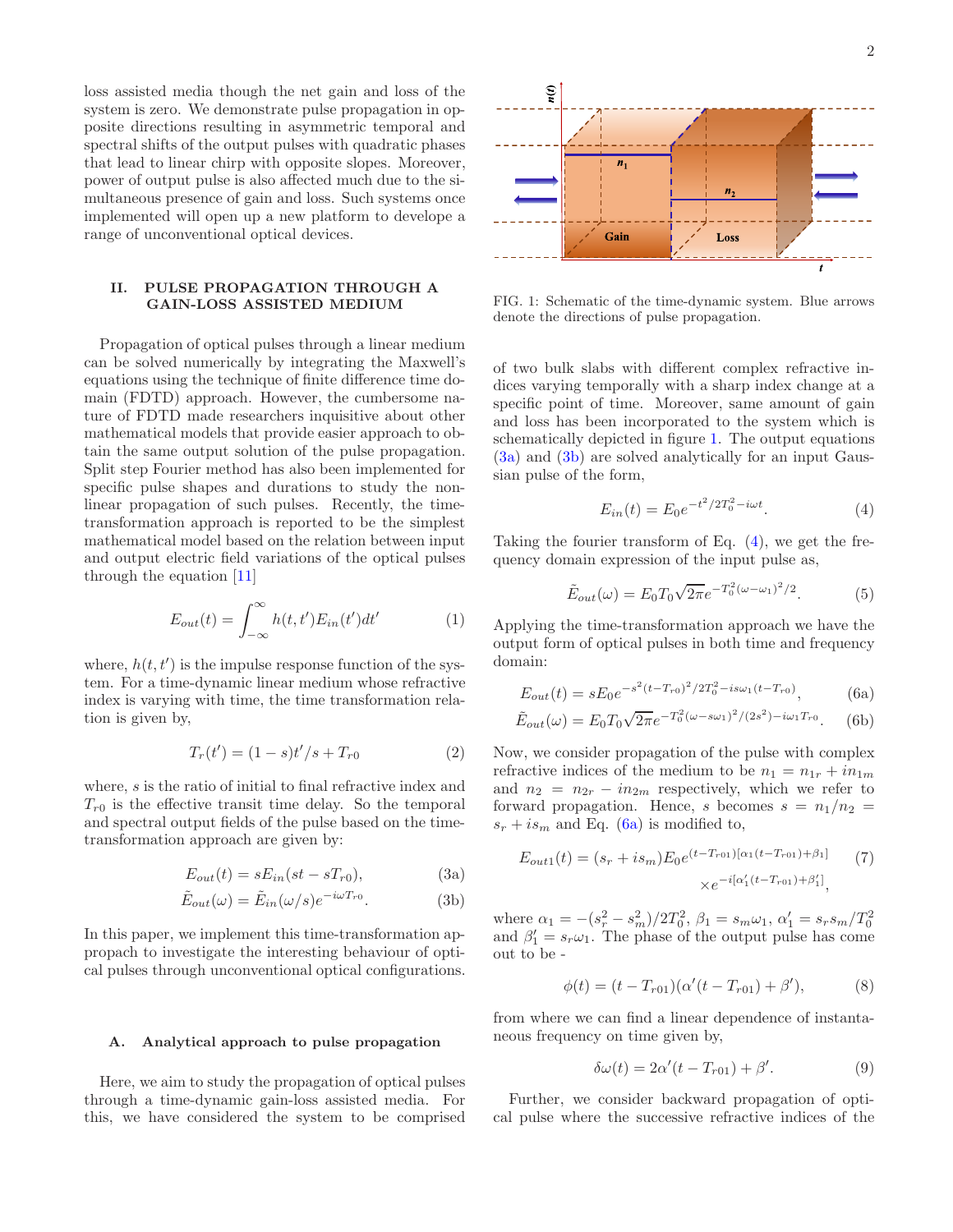medium are,  $n_1 = n_{1r} - in_{1m}$  and  $n_2 = n_{2r} + in_{2m}$  and hence,  $s = s_r - i s_m$ . Accordingly the output equations becomes,

$$
E_{out2}(t) = (s_r - is_m)E_0e^{(t - T_{r02})[(\alpha_2(t - T_{r02}) + \beta_2)]}
$$
(10)  

$$
\times e^{-i(\alpha'_2(t - T_{r02}) + \beta'_2)]}
$$

where,  $\alpha_1 = \alpha_2$ ,  $\beta_1 = -\beta_2$ ,  $\alpha'_1 = \alpha'_2$  and  $\beta'_1 = -\beta'_2$ .

Similarly, we can obtain the frequency domain expression for both forward and backward propagation of the output pulse:

$$
\tilde{E}_{out1}(\omega) = E_0 T_0 \sqrt{2\pi} e^{-T_0^2 (k\omega^2 + \omega_1^2 - l\omega\omega_1)/2} \times e^{-i(\omega_1 T_{r01} + \omega (p\omega_1 + q\omega)T_0^2)},
$$
\n(11)

$$
\tilde{E}_{out2}(\omega) = E_0 T_0 \sqrt{2\pi} e^{-T_0^2 (k\omega^2 + \omega_1^2 - l\omega\omega_1)/2}
$$
\n
$$
\times e^{-i(\omega_1 T_{r02} + \omega (p\omega_1 - q\omega) T_0^2)},
$$
\n(12)

with  $k = (s_r^2 - s_m^2)/(s_r^2 + s_m^2)^2$ ,  $l = 2s_r/(s_r^2 + s_m^2)$ ,  $p =$  $s_m/(s_r^2 + s_m^2)$  and  $q = s_r s_m/(s_r^2 + s_m^2)^2$ .

### B. Numerical observations

Since the time-transformation approach is applicable to all kind of pulse shape and duration, thus any standard optical pulse shape from commercially available laser sources can be chosen for the study of pulse propagation. Here we have studied the evolution of a Gaussian pulse during its propagation through the time-dynamic system in opposite/both directions. For numerical simulation, we have chosen the refractive indices  $n_1$  and  $n_2$  to be equal to the standard silica and doped silica glasses at the operating wavelength of 1.5  $\mu$ m with equal amount of gain and loss  $\sim 10^{-6}$  having incorporated. The ini-



FIG. 2: Time-domain input (dotted) and output pulse profile for forward (black) and backward (red) propagation in timedynamic system. Inset shows the respective profiles for a time-static system.

tial pulse parameters are chosen to be: peak power  $(P_n)$ 

 $= 100$  W, full-width-at-half-maximum (FWHM)  $= 1$  ps, and maintained the same for the bi-directional propagations. For ease of understanding of the results, we have considered the pulse propagation from left to right as forward and from right to left as backward, as depicted in figure 1. The temporal output profiles for both forward and backward propagations are shown in figure 2. It is prominent that forward propagation has resulted in attenuation of the pulse whereas there is an adequate enhancement during backward propagation. Though we incorporated gain and loss in such a way that its effect will be canceled out in totality, however the real predicament is different from our notion. Such enhancement or attenuation in power occurs entirely due to the temporal shifts of output pulses. As propagated down the system, pulses have been shifted from their initial center position where  $s_m$  is playing its dominant role. The respective shifts are in opposite sides of the initially fed pulse for forward  $(T_{r01} = -9.3 \text{ ps})$  and backward  $(T_{r02} = 8.7 \text{ ps})$  transmission respectively. Moreover, reshaping of pulses are evident to happen because of the complex ratio s. The real part of the complex ratio  $s_r$  is either greater or less than 1 depending on the respective real values of the refractive indices, and it has already been shown that pulse shape changes according to  $s > 1$  or  $s < 1$ . As stated before, the imaginary part of  $s$  i.e.,  $s_m$  has the dominant role to play for any possible change in pulse shape. As the output pulse has shifted from  $t = 0$  to  $t = T_{r0}$ , thus there is a large value from  $s_m$  that is contributing to the exponent part of Eq. (??), which is positive for forward transmission and results in pulse attenuation, whereas



FIG. 3: Input (dotted) and output spectra for both forward (black) and backward (red) propagation in time-dynamic system. Similar profiles for time-static medium are shown as inset.

negative  $s_m$  during backward transmission of light enhances the power. Nearly 44% of the input power has been attenuated during forward propagation through the system with its FWHM broadened by  $\sim 13\%$ . Whereas backward transmission has enhanced the output power by 80% with 2% reduction in FWHM. In this context, for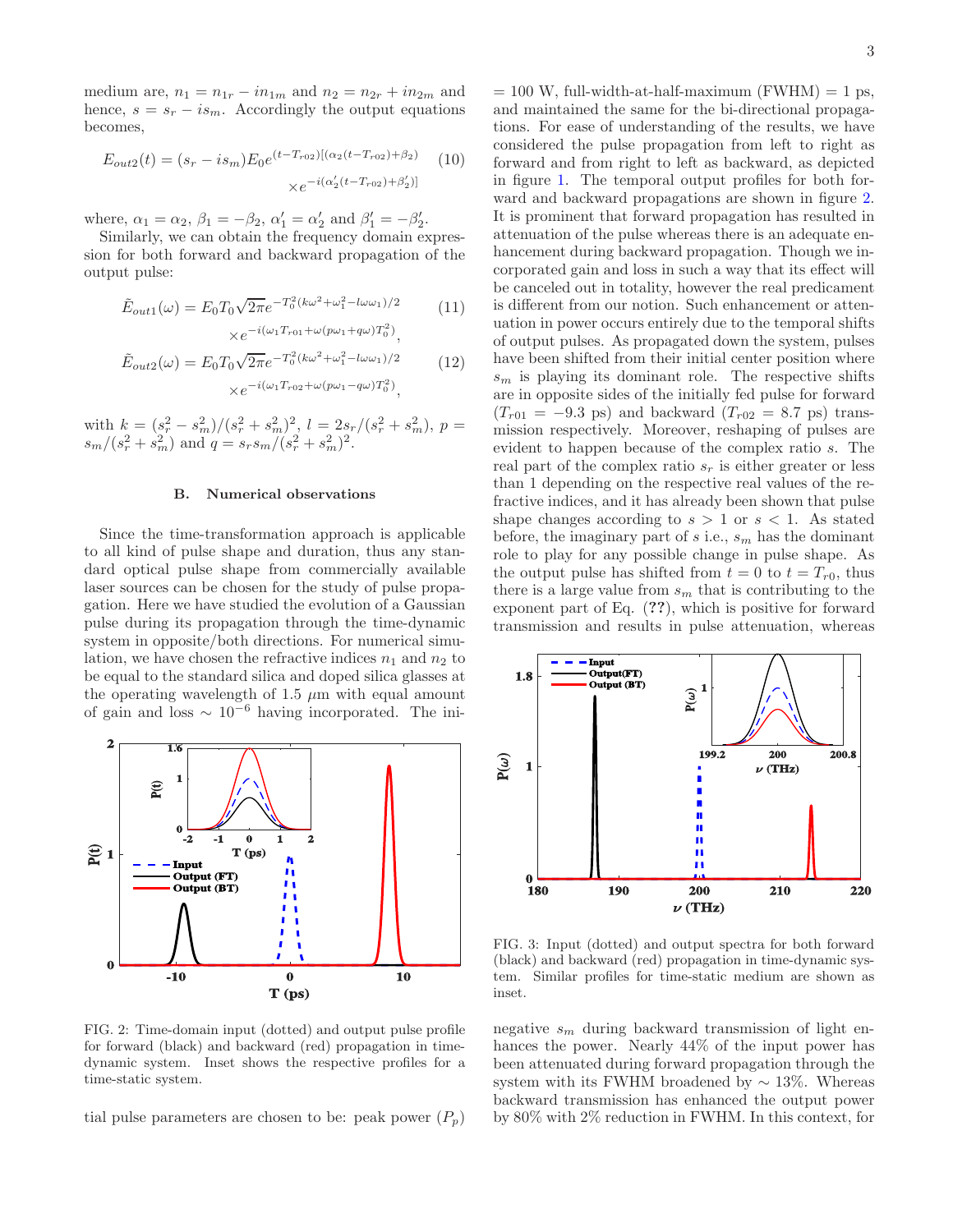a system which is time-static but gain-loss assisted, pulse propagation is asymmetric only in terms of enhancement or reduction of power as no effective time delay will be observed. This is shown as inset of figure 2.

Accordingly, the output spectra for both propagation directions are also shifted from the input pulse centered at 200 THz with its spectral FWHM  $= 0.4$  THz. While propagating in forward direction, output spectrum has been left-shifted by 12.9 THz from the initial center frequency, whereas 13.8 Thz shift towards right of the input frequency has been observed in opposite direction. Figure 3 clearly depicts the input and output spectra where the normalized spectral intensity has been plotted. Unlike temporal profile, forward transmission has resulted in enhancement of the spectral power by  $\sim 60\%$ , whereas backward propagation has attenuated the intensity by ∼ 35%. Moreover, no significant change has been observed in the spectral FWHM of the output pulses in opposite directions. Inset of figure 3 shows the spectral variation for time-static gain-loss assisted medium where no spectral shift has been observed. Further, according to



FIG. 4: Variation of instantaneous frequency with time for both forward (black) and backward (red) propagation.

Eq. 8 the accumulated phase variation shows quadratic behavior which leads to a linear frequency chirp (Eq. 9). The instantaneous frequency changes with time linearly with opposite slopes in opposite directions which corresponds to different signs of  $\beta'_1$  and  $\beta'_2$  and is depicted in figure 4. In further to appreciate the asymmetric behaviour of the pulses, the variation of forward and backward transmission coefficients i.e.,  $T_f$  and  $T_b$  respectively with time-shift have been estimated. In figure 5,  $logT_f$ and  $logT_b$  are plotted against time-shift which clearly shows that the transmissions in opposite directions are exactly opposite in nature.  $T_{r01}$  and  $T_{r02}$  are the respective effective time delays where the transmission curves reach their maxima (i.e., the value of  $2log|s|$  is -0.134 at  $T_{r01}$  and 0.134 at  $T_{r02}$ ).

We further extended our investigation by increasing

the number of slabs with different refractive indices. In such case, s is the ratio of initial to final slab refractive indices and intermediate slabs are accounted for the computation of effective time delay  $T_{r0}$ . It has been observed that for a configuration with even number of slabs the propagation in opposite directions are asymmetric with changes in  $T_{r0}$ , whereas odd number of slabs leads to symmetric propagation with different time-shifts. Moreover, with even number of slabs the chirp is linear in both of the propagation directions, however odd numbers do not show such linearity.



FIG. 5: Logarithmic variation of forward transmission coefficient  $T_f$  and backward transmission coefficient  $T_b$  with related time-shift.

## III. CONCLUSION

In summary, we have established an asymmetric propagation of optical pulses through a linear non-dispersive time-dynamic gain-loss assisted optical medium. To realize such unconventional behavior, we need not necessarily break any kind of symmetry or to have any synthetic material as a medium. The time-dependent refractive index with adequate amount of gain and loss in a linear medium results in asymmetric pulse propagation in opposite directions. Such an observation is very new and will eventually propel the development of unconventional optoelectronic devices, dynamic pulse shaping and spectrum tailoring.

### Acknowledgments

SG acknowledges support from IFA-12, PH-23 grant from DST, India and Science and Engineering Research Board (SERB), India [ECR/2017/000491]. PB acknowledges support from MHRD.